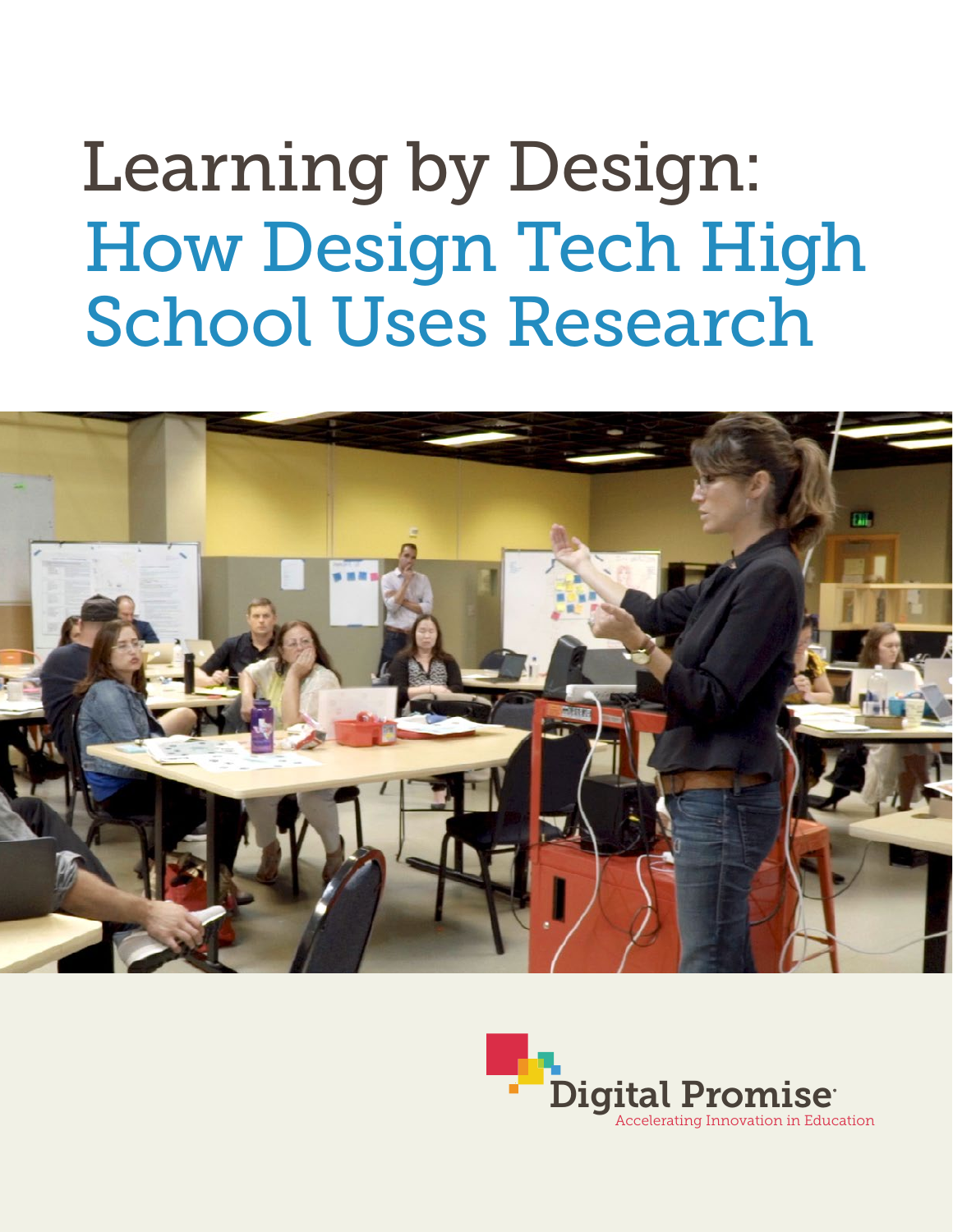As they prepared for the 2016-2017 school year, administrators and teachers at [Design Tech High School](http://www.designtechhighschool.org/)  [\("d.tech"\)](http://www.designtechhighschool.org/), a public charter school in Northern California, decided they needed a deeper understanding of how students learn. According to Nicole Cerra, Director of Learning, "Obviously you need to get to know students academically, but also personally, culturally, and cognitively. We felt we didn't know the adolescent brain well enough."

However, the team didn't want to simply learn more about the adolescent brain; they wanted to apply this knowledge in concrete ways across their unique curriculum, which is organized around an engineering-based, design thinking process. Students learn how to first understand a problem and end-user, then brainstorm solutions, create prototypes, analyze data, and finally, engage in multiple design iterations. Students take a four-year design lab course, and by senior year, are able to "go out and find their own problems to solve, and actually turn their ideas into action," said Ken Montgomery, Executive Director of the school.

The team decided to partner with researcher [Melina Uncapher,](https://neuroscape.ucsf.edu/profile/melina-uncapher/) a neuroscientist at the

University of California, San Francisco, and CEO of the **Institute for Applied Neuroscience**, to help them apply research findings in ways that work best in their environment. Uncapher first presented training sessions to share principles from the learning sciences that could inform their thinking about how to best support students. Then the d.tech team worked closely with Uncapher to undertake their own design-thinking process about how to best integrate learning science principles into their daily work — at both the school and classroom levels.

In this report, we share the story of d.tech's journey, which provides useful ideas for other schools seeking to integrate research into their own culture and context.



Learning by Design: How Design Tech High School Uses Research 2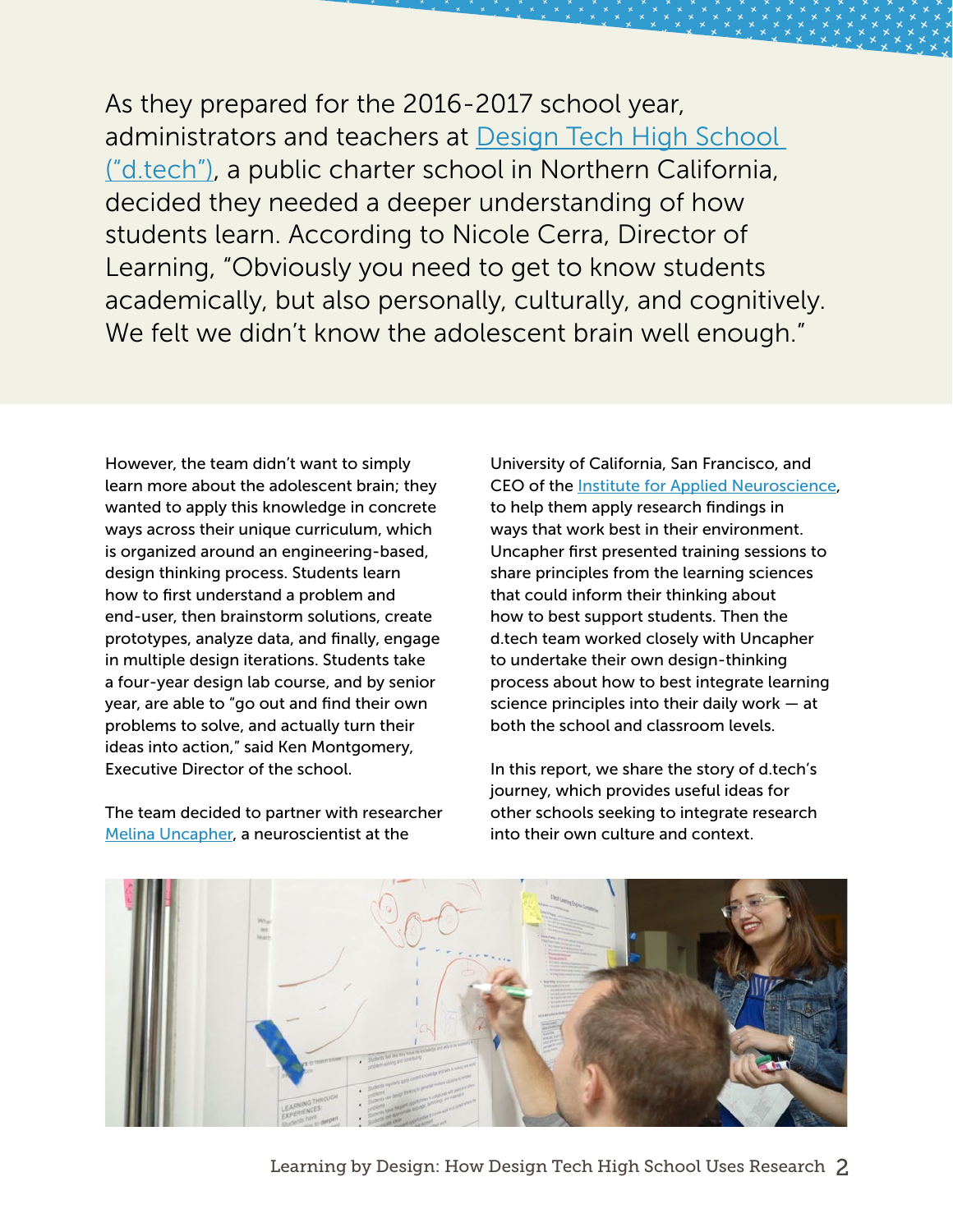### How d.tech Administrators Use the Science of Learning

With Uncapher's help, the administrative team made the science of learning an emphasis in faculty professional development in the fall of 2016. In an initial teacher training session, Uncapher defined principles from the learning sciences including *[social learning](https://www.edsurge.com/news/2016-12-20-brain-science-and-education-how-much-should-teachers-know)*, and effective learning strategies such as *[retrieval practice, spacing, practice testing,](http://www.learningscientists.org/downloadable-materials)  [and interleaving.](http://www.learningscientists.org/downloadable-materials)* 

Uncapher also spent time debunking common myths about education research, and addressing educators' skepticism on the value of applying research findings from studies conducted at other schools. Uncapher says their skepticism is warranted, as researchers "are not very good at communicating how the actual findings might be applied to their classroom." However, she works with several schools like d.tech to create a "bidirectional dialogue" between educators and researchers, which benefits schools and the research that's being done. She says, "I recognize and appreciate that they're [educators] the ones who really study how people learn in the real world. And as researchers...it's really important for us to refine our research questions based on what they know."

Using the design-thinking process, Uncapher worked with d.tech faculty to generate and test ideas for how the learning sciences can be used in the classroom. "We realized the synergy around design thinking and science of learning, and the technology they use to

personalize the learning process into a larger conversation around what we're calling learning engineering...Using the problem solving processes of engineering to start to take the science and engineering solutions to problems of practice," she said. Teachers worked together in "design sprints" to

> "Almost all of the educators I speak with are really looking for guiding principles, and evidence-based principles to help them do their job in a more effective way... that really supports the kids they're there to serve."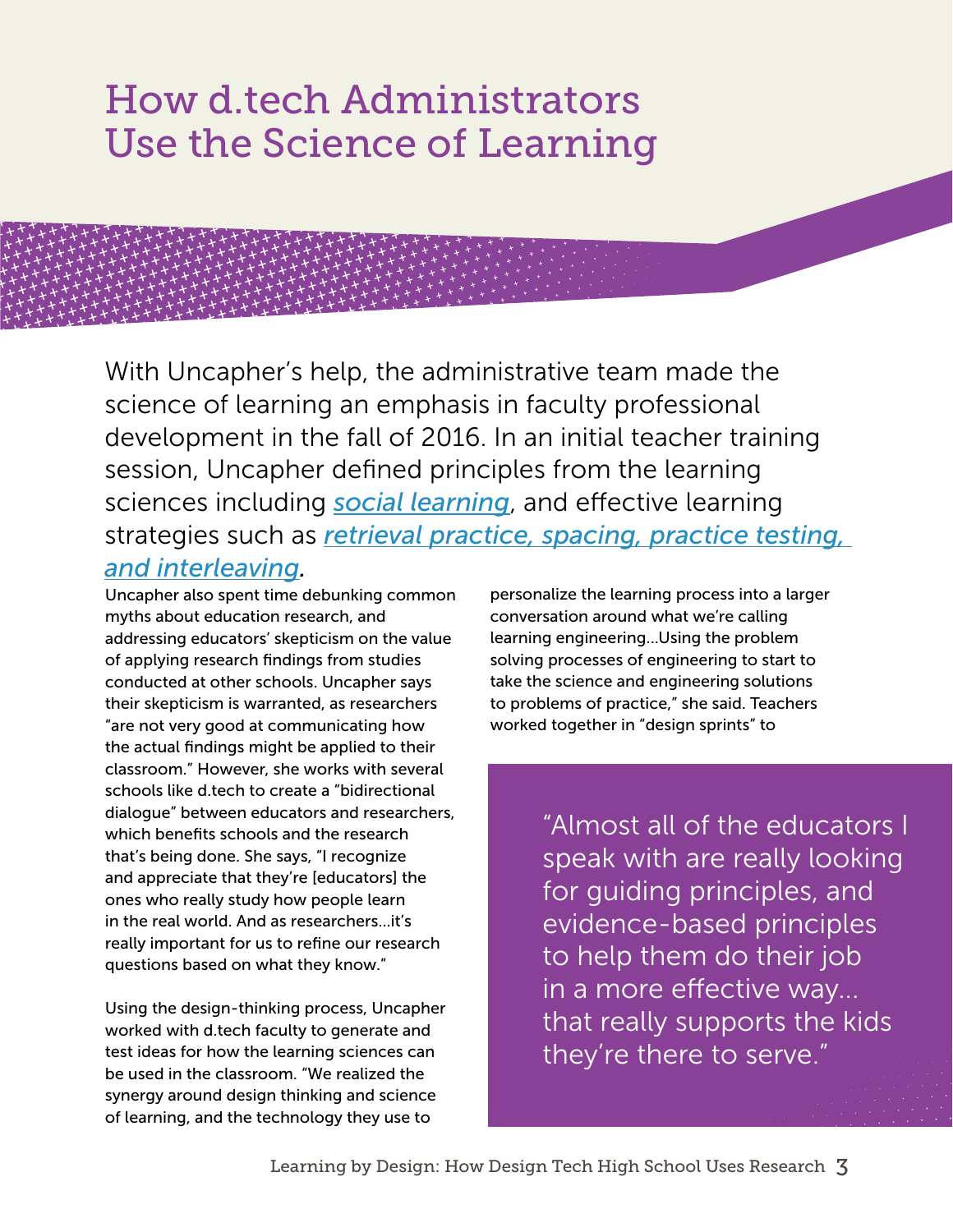prototype solutions to challenges they had in the classroom, and crafted approaches for testing these solutions in the academic year.

"We're trying to help our teachers become learning engineers, and engineers take the research and turn it into something they can use in the classroom."

> Teachers were grateful for the opportunity to dig into the learning sciences. Henry Lonnemann, Government and Politics teacher, said, "I think in the past we always try to differentiate and personalize for students, but it's more about who they are socially and personally, and not so much about how their brains work… It was a shift for me to have been teaching for so long to think about learning in a different way, so I really like that."

Lonnemann's reaction mirrors those of educators Uncapher has worked with at other districts. She said, "Almost all of the educators I speak with are really looking for guiding principles, and evidencebased principles to help them do their job in a more effective way... that really supports the kids they're there to serve."

This year, Montgomery and his team plan to return to the learning sciences principles in additional workshops and discussions, and will share the results of "early adopter" teachers who have already implemented research in their classrooms as a way to spark other teachers' interest. They also plan to partner with researchers at nearby Stanford University to analyze data and determine whether the changes are improving student learning. Cerra added, "We knew all along we needed to have a follow-on plan throughout the school year for professional development with the staff, so that it wasn't just one-and-done."

Montgomery says the learning sciences and design thinking now form the foundation of his school's change management process, where the entire team "has this mindset that whatever we're doing at d.tech is focused on the end users, which are the students... so we can adapt quickly to give them what they need." He added, "We're trying to help our teachers become learning engineers, and engineers take the research and turn it into something they can use in the classroom."



Learning by Design: How Design Tech High School Uses Research 4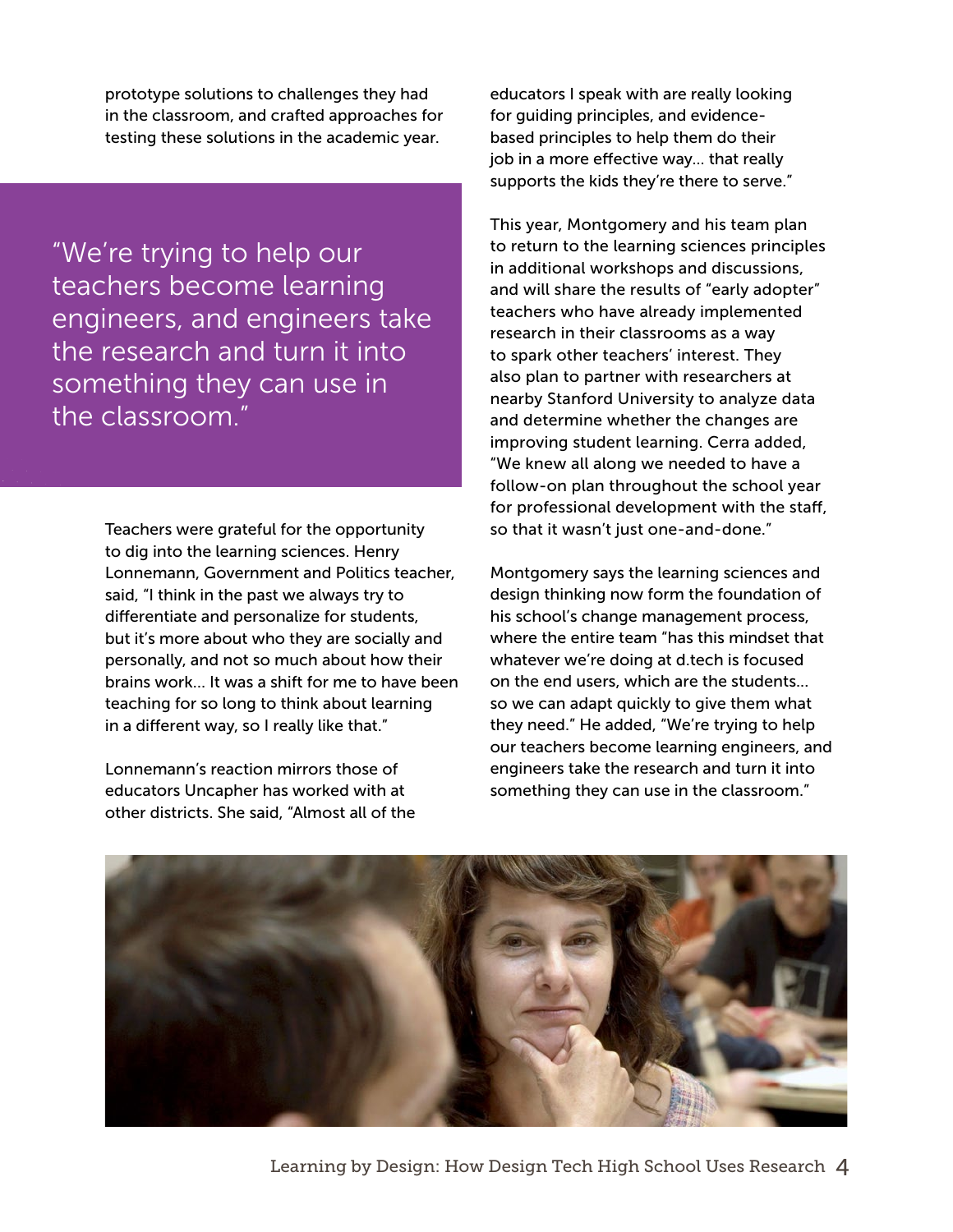#### How d.tech Teachers Use the Science of Learning in the Classroom

Nathan Pierce, an English teacher at d.tech, is one of the "early adopters" who is testing strategies for implementing learning sciences research in his teaching. After the training, he says he began to think of himself as not just an educator, but as an "engineer of the learning process." And, he says, it follows that, "If I want to be an engineer, I have to use the classroom like a lab, and see what works."

Pierce found Uncapher's presentation on rewarding students to be particularly useful, especially research on the importance of building students' intrinsic motivation to learn, rather than using all external rewards. For this reason, Pierce values d.tech's practice of allowing students to do "extension passion projects" where he says "there is no outside reward, just the freedom and the resources to take the projects on." Additionally, he wants to experiment with research principles from [game](http://www.sciencedirect.com/science/article/pii/S0360131510000527) [theory](http://www.sciencedirect.com/science/article/pii/S0360131510000527) to help students design a game they can play to improve their skills and compete against other classes — while improving their intrinsic motivation for learning.

"If I want to be an engineer, I have to use the classroom like a lab, and see what works." Cerra said after the training, several d.tech teachers began using regular, low-stakes [practice tests](http://digitalpromise.org/2015/02/07/five-learning-strategies-that-work/) to improve students' retention of information. She also shared the story of biology teacher Neal Addicott, who implemented research on interleaving into his teaching. [Interleaved practice](http://digitalpromise.org/2015/02/07/five-learning-strategies-that-work/) refers to alternating practice of different skills within the same block of time (e.g. "abcabcabc"), as compared to blocked practice in which subtopics are studied one after another (e.g. "aaabbbccc"). Addicott found [software](https://www.cerego.com/) that would help him create flashcards, and then a sequence that would show students different material at spaced intervals of time. Cerra described, "It was sort of pre-set, or a way to space out the questions so that there was an appropriate time for students to forget their learning and then be re-introduced to it again."

Integrating learning sciences principles into the classroom has not been without its challenges. Several d.tech faculty commented that it was at times harder to motivate students to engage in some of the practices (such as interleaving and practice tests) because they require more effort than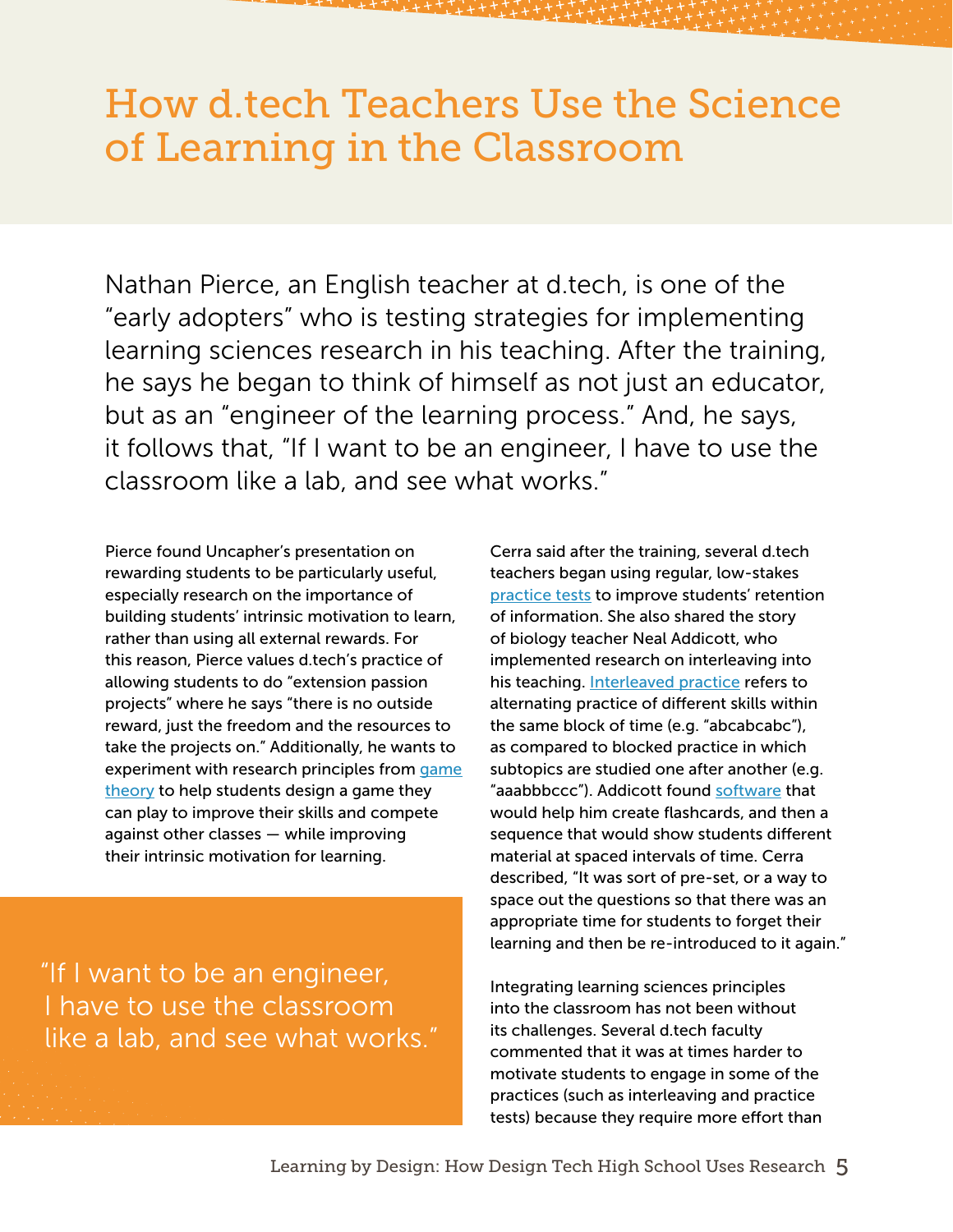

traditional, less effective practices such as rereading and highlighting. This is what Uncapher refers to as "productive struggle."

However, following Uncapher's advice, Pierce says he "deliberately explains brain rules to the kids, so they are more willing to accept it" and become interested in trying new approaches to learning. Lonnemann added that sharing learning sciences principles directly with students helped "take away some of the power dynamics that exist between teachers and students" because it was more compelling than simply a directive from the teacher. Ultimately both administrators and faculty believe the learning sciences principles will give students more ownership over their learning, and improved confidence in their ability to meet challenges — which aligns perfectly with the school's mission.

An added benefit of the science of learning for d.tech faculty has been a deeper understanding of how their students learn and think. This knowledge has been an asset in developing more supportive relationships with students, and to differentiate the curriculum according to each student's needs. Henry Lonnemann said, "I think this can help just add another perspective on what someone needs... if we have information on how the brain works, and what that person might be going through, or how they can actually process information."

Faculty at d.tech also seem to appreciate the administration's support as they freely design and experiment with new teaching

approaches as "learning engineers." Pierce commented, "One thing that I'm learning at this school is that you have to expect a certain amount of failure from the very beginning, but we'll just reiterate….until we get it right." Through these iterations and collecting and analyzing data on their progress, teachers say they gain confidence in their own effectiveness. Lonnemann said, "For me, the [learning sciences] is objective science that says *this is how people learn*. That can help, kind of, check people when they have certain ways of teaching for so long, or it can validate what someone's been doing."

Both administrators and teachers agree that the benefits of implementing new practices using the learning sciences outweighs the challenges. Montgomery believes his staff's new "learning engineering" mindset will help them be effective in meeting challenges over the long term. Pierce agrees: "We know the educational system is broken, and the model that they're using is broken... but we're not exactly sure how to fix it. And so if we think of ourselves as not just educators, but engineers of the education process, that I think, was probably the biggest takeaway I got from the training."

> "One thing that I'm learning at this school is that you have to expect a certain amount of failure from the very beginning, but we'll just reiterate….until we get it right."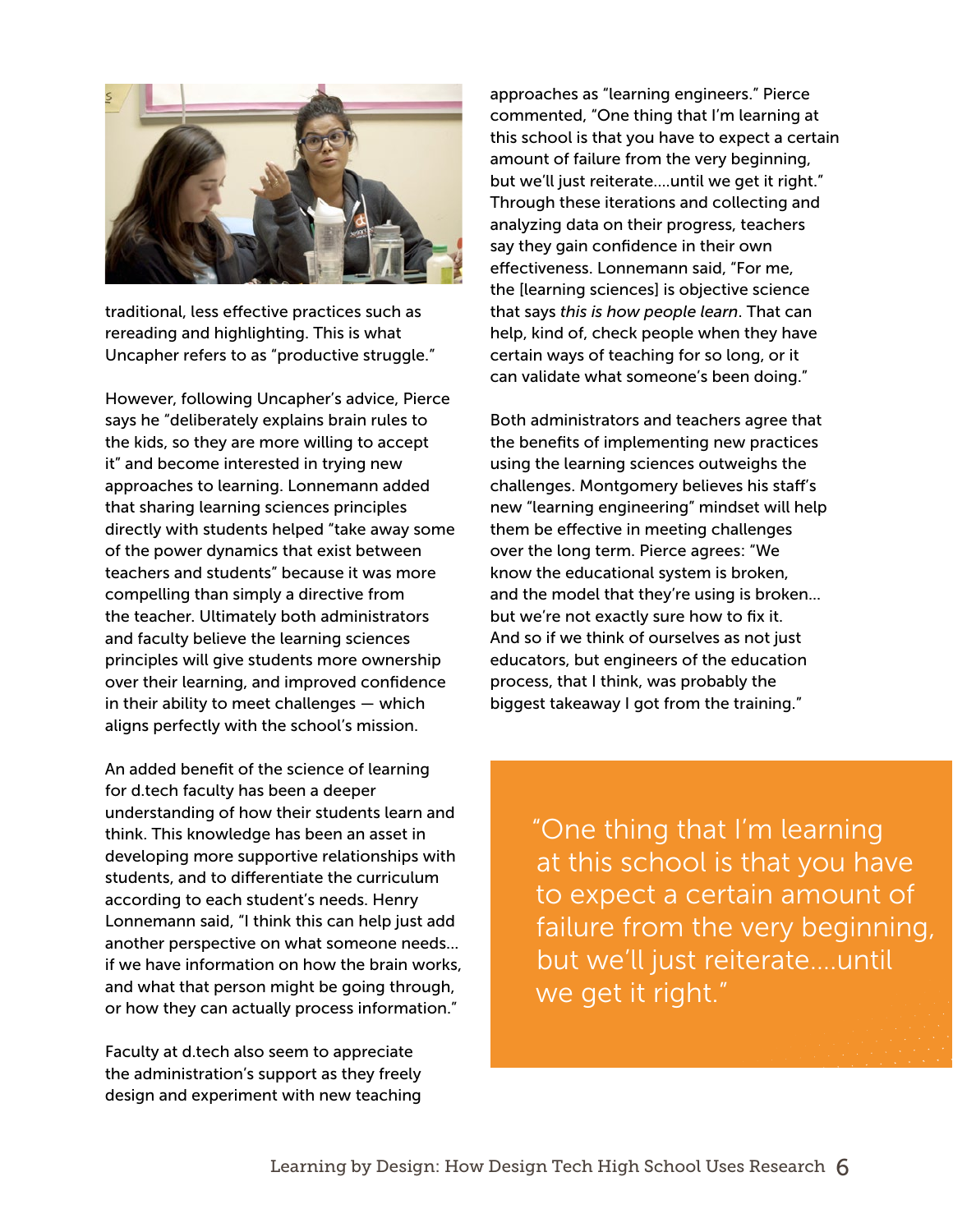#### Follow the Lead of d.tech: Recommendations for Other Schools

- 1. Integrate the learning sciences into existing culture/practices: d.tech folded learning sciences principles, like retrieval practice and interleaving, into existing design thinking processes that faculty and administrators use for making decisions, designing ongoing professional development, and crafting new programs/curricula; this allowed the school to maintain it as an ongoing practice. Analyze your institution's mission and structures to determine the easiest ways to integrate the science of learning.
- 2. Provide training/support: One of the greatest challenges many d.tech teachers shared was identifying which research principles were backed by sufficient evidence. For this reason, it can be helpful to partner with a researcher to identify a set of vetted learning sciences principles that are likely to be most compelling to members of your school community, and to provide a focused professional development session — or a full series of sessions — based on implementing these principles.
- 3. Give educators freedom to experiment: d.tech administration encouraged faculty to become "learning engineers" and experiment with implementing the learning sciences in ways that would best support their "end users" (students). They also actively support failure and iteration as part of the process, and build in time for educators to prototype solutions and experiment in the classroom.

Further, they offer different options for engagement. Cerra suggested school leaders "emphasize that the adjustments and the changes that teachers are making to their curriculum and instruction can be small and easy to implement, all the way up to more radical and more difficult to implement… You can start with easier, quicker things to implement and then see if you get results, and continue to reiterate." A smaller change could involve incorporating short quizzes into lessons for retrieval practice. A variety of options allows more educators to participate, and for evidence-based practices to spread quickly.

4. Emphasize the long-term value: d.tech administrators and teachers recommend school leaders emphasize the long-term value of implementing learning sciences-based practices for both educators and students. This enhances buy-in from both groups. Montgomery said, "When our staff learns about the science behind what's happening in the brain, it gives them a lot of options for how they can engineer the most productive learning environment for the kids." And, for students, self-knowledge about how they learn best can help them to excel in school and beyond.